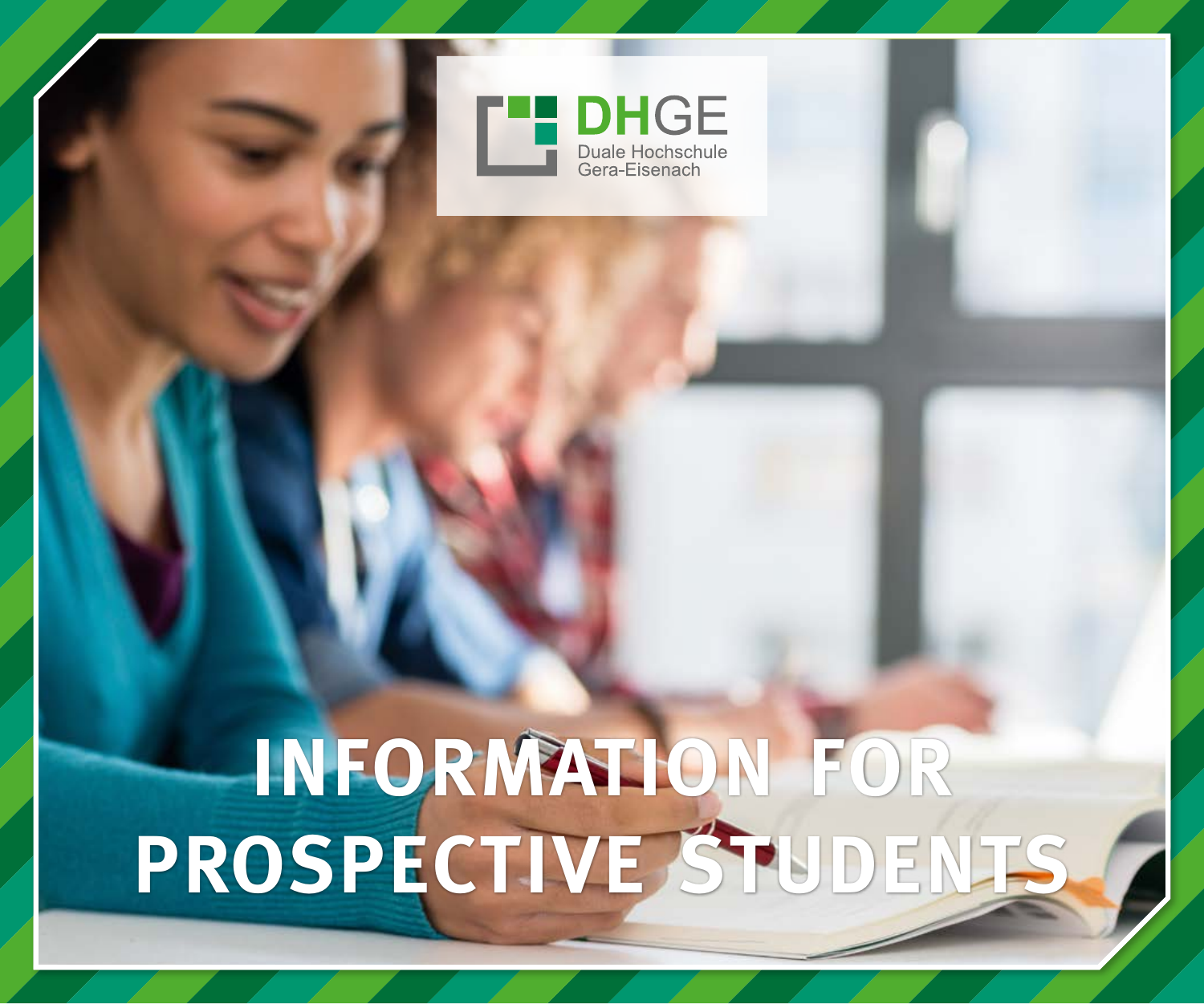### **What path can I take?**

*Degree programmes with hands-on experience*

*"I studied mechanical engineering and now work as a quality planner for Thüringische Weidmüller GmbH in Wutha-Farnroda, which is where I worked during my studies. It was really nice to meet my future colleagues while I was still studying. It got my career off to a flying start." Antonia Timme*

*"Since graduating as an electrical engineer, I've been working as a construction and project manager for PUI-Elektro GmbH in Gera. I think a dual study programme ensures the perfect balance between theory and practice." Steve Hupfer*



*MECHANICAL ENGINEER (BACHELOR OF ENGINEERING)*

*ENGINEER FOR ELECTROTECHNOLOGY AND AUTOMATION (BACHELOR OF ENGINEERING)*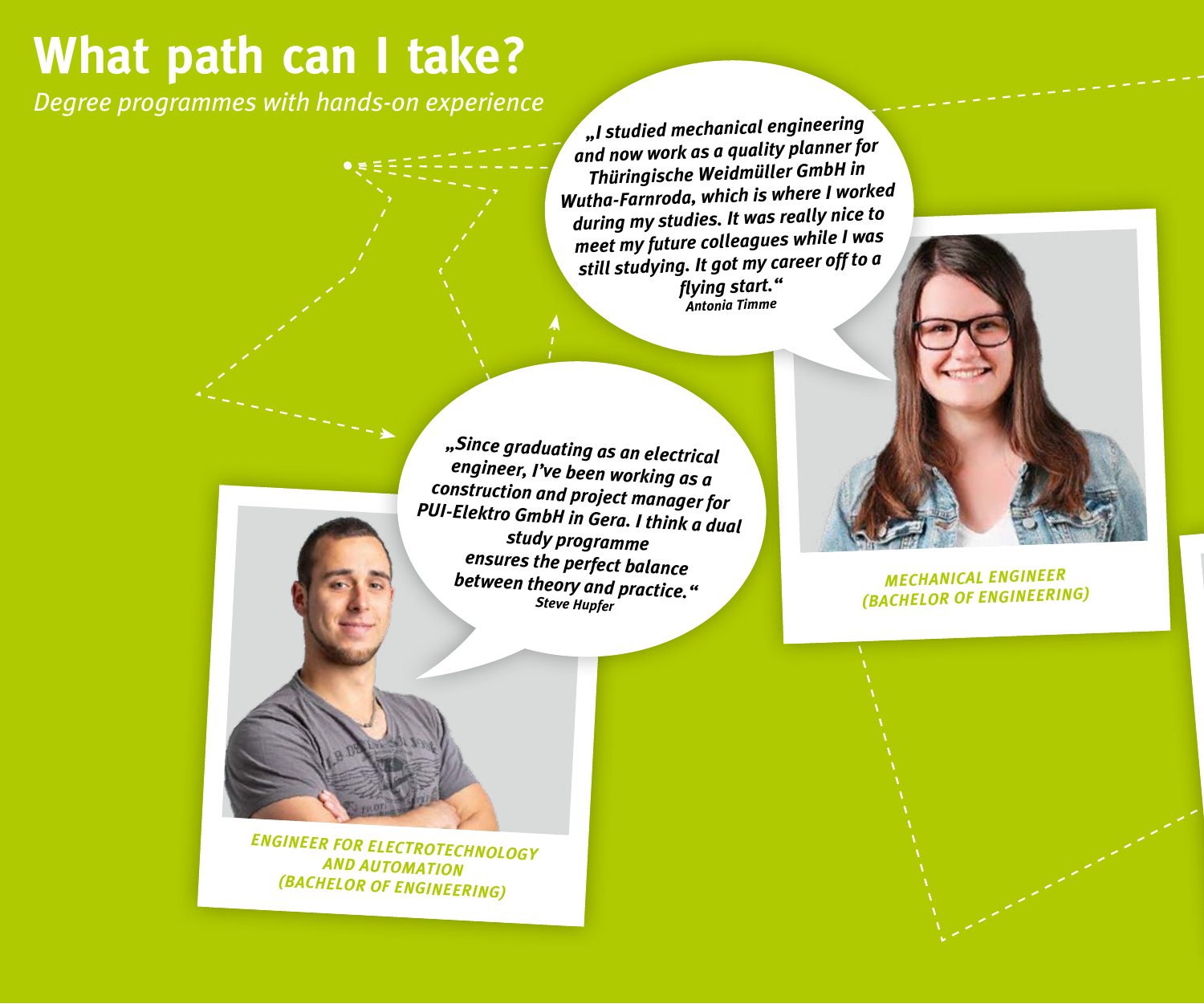*"I graduated with a Bachelor of Science in the field of business information systems. I started working for my current employer, DB Systel GmbH, while I was at university. It's a subsidiary of Deutsche Bahn. I work as a consultant in the marketing and communication department." Daniel Zeidler*



*COMPUTER SCIENTIST (BACHELOR OF SCIENCE)*

*"I studied business administration in Gera and now work as a managing director of Städtische Wohnungsgesellschaft Altenburg mbH. I think DHGE graduates have a professional advantage over their competitors due to their theoretical knowledge an<sup>d</sup> scientific methods." Lutz Schneevoigt*

*"After completing my degree in social work, I started working as a family counsellor at Caritas in Eisenach. I'm now in charge of our flexible educational support for outpatients. My studies at the DHGE prepared me for my daily work." Sina Zeilmann*



*SOCIAL EDUCATION WORKER (BACHELOR OF ARTS)*

*BUSINESS MANAGEMENT EXPERT (BACHELOR OF ARTS)*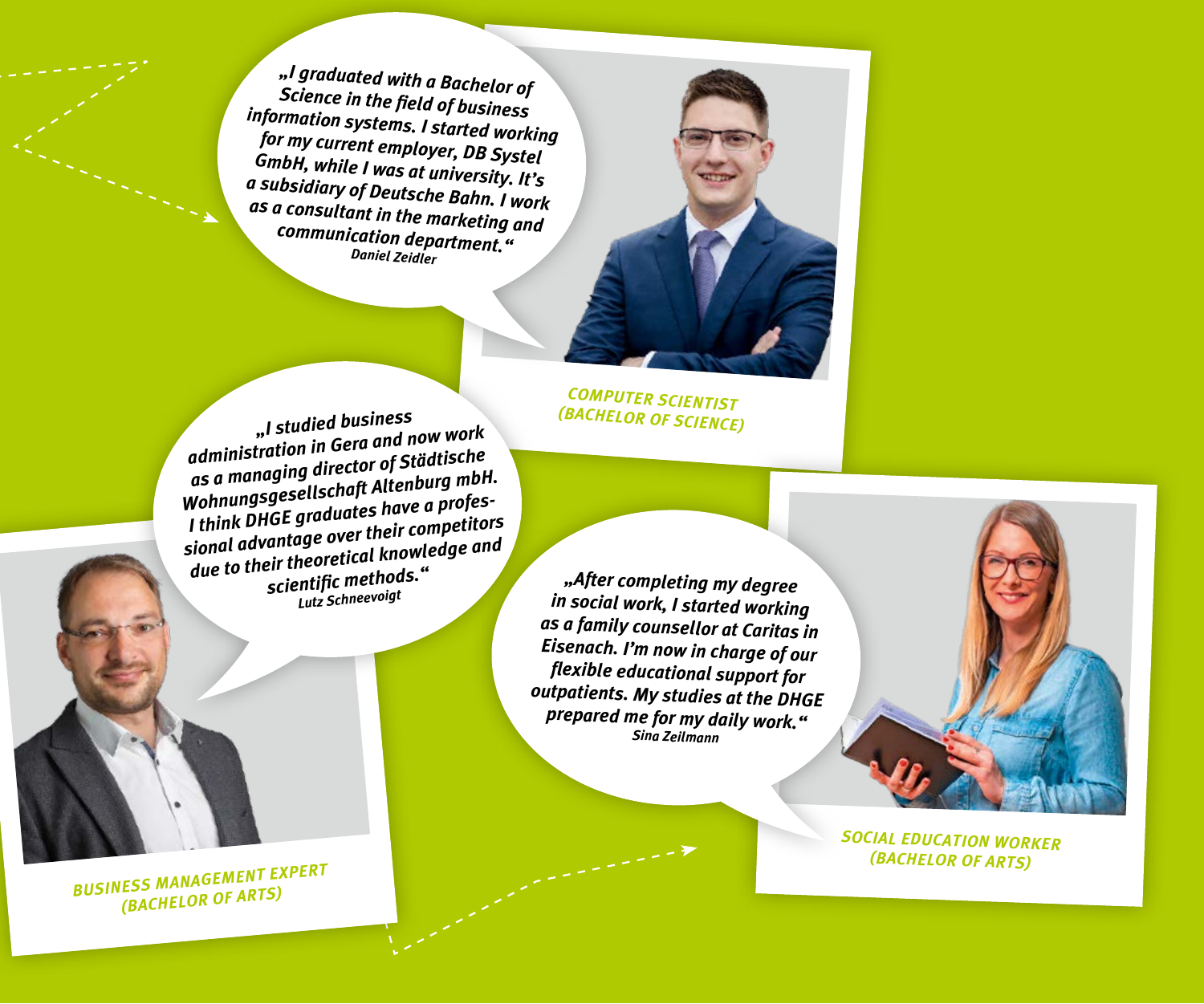### *STUDY PROGRAMMES AND OPTIONS*

| <b>BUSINESS STUDIES</b>                             | <b>CAMPUS</b> |
|-----------------------------------------------------|---------------|
| <b>BUSINESS ADMINISTRATION (Bachelor of Arts)</b>   |               |
| Trade                                               | Gera          |
| Industry                                            | Gera          |
| Logistics                                           | Gera          |
| Health Care Management                              | Gera          |
| <b>Public Management</b>                            | Gera          |
| Real Estate Business Administration                 | Gera          |
| Services Management<br>Digitalisation Management    | Eisenach      |
| International Business Administration               | Fisenach      |
| Retail Management<br>E-Commerce                     | Fisenach      |
| Industrial Management                               | Fisenach      |
| Tourism Management                                  | Fisenach      |
| <b>BUSINESS INFORMATICS</b> (Bachelor of Science)   | Gera          |
| <b>INDUSTRIAL ENGINEERING</b> (Bachelor of Science) | Eisenach      |
| <b>Technical Sales</b>                              | Fisenach      |
| <b>Electrical Engineering</b>                       | Gera          |

| <b>SOCIAL STUDIES</b>                                                                     | <b>CAMPUS</b> |
|-------------------------------------------------------------------------------------------|---------------|
| <b>SOCIAL WORK</b> (Bachelor of Arts)                                                     |               |
| Rehabilitation                                                                            | Gera          |
| Social Services                                                                           | Gera          |
| Child and Youth Care                                                                      | Gera          |
|                                                                                           |               |
| <b>TECHNICAL STUDIES</b>                                                                  | <b>CAMPUS</b> |
| <b>ENGINEERING</b> (Bachelor of Engineering)                                              |               |
| Construction                                                                              | Fisenach      |
| Plastics Technology                                                                       | Fisenach      |
| Mechatronics and Automation                                                               | Fisenach      |
| Production Technology                                                                     | Fisenach      |
| Technical Management                                                                      | Eisenach      |
| Measuring Technology and Quality Management                                               | Fisenach      |
| <b>ELECTRICAL ENGINEERING / AUTOMATION</b><br><b>TECHNOLOGY</b> (Bachelor of Engineering) |               |
| <b>Process Automation</b>                                                                 | Gera          |
| Industrial Electronics                                                                    | Gera          |
| <b>PRACTICAL INFORMATICS</b> (Bachelor of Engineering)                                    | Gera          |
| <b>TECHNICAL INFORMATICS</b> (Bachelor of Engineering)                                    | Gera          |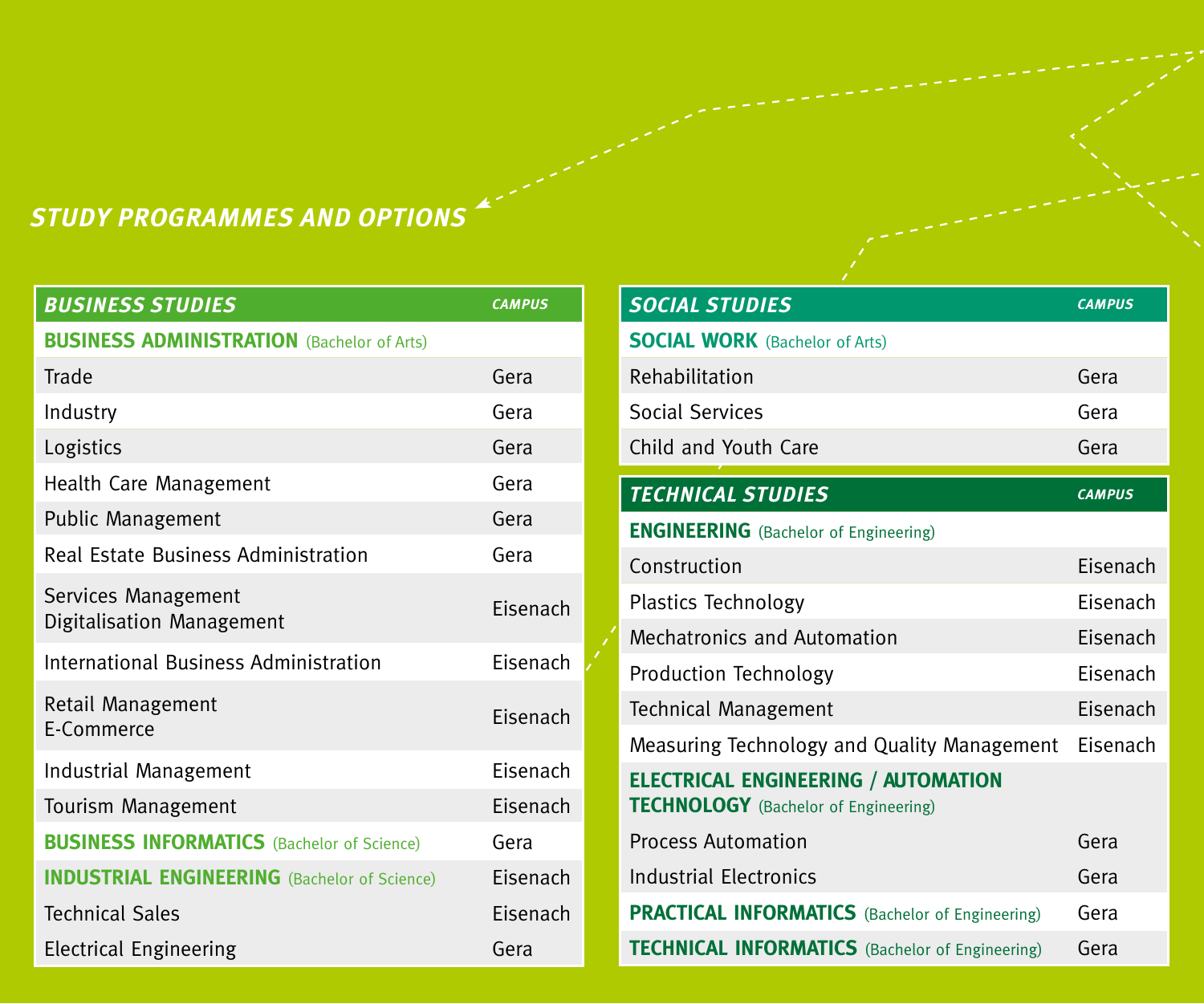### **How can I apply?**

#### *STUDY REQUIREMENTS AND APPLICATION*

It comes as no surprise that you want to obtain an academic degree and develop in-depth practical knowledge in just a short space of time.

You will need a general university entrance certificate (allgemeine Hochschulreife), a subject-specific university entrance certificate (fachgebundene Hochschulreife) or an entrance certificate for a university of applied science (Fachhochschulreife). Highly qualified professionals without a regular university entrance certificate may be admitted upon the successful completion of a trial study period or entrance test.

You will first have to apply for dual studies with a company. You can get help through the Study Exchange on our website. You can also submit an application to companies who are not yet partners of the Dual University of Gera-Eisenach.



You will conclude a training contract with the company; we will specify its contents and format. The contract will not only stipulate your training and study obligations, but also the amount of training allowance and leave. Admission to the programme will be granted by the Dual University of Gera-Eisenach. For this purpose, a copy of your training contract must be submitted to us – either by the training company or yourself. You will then be asked to provide all other registration documents.

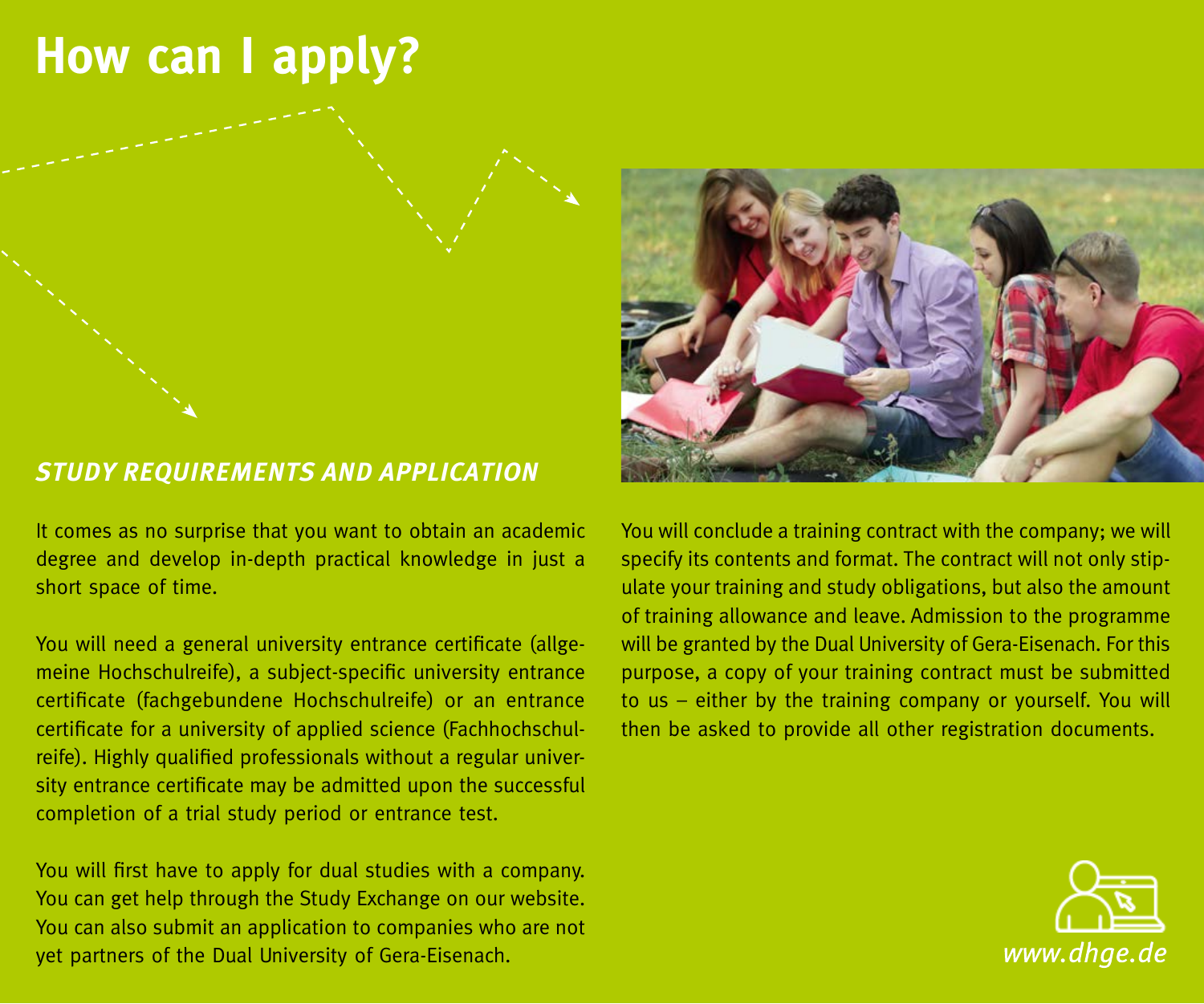### **What does my path look like?**

#### *THEORY AND PRACTICE COMBINED*

No half measures. If you opt for one of our dual study programmes, two partners will collaborate to provide you with valuable qualifications: The Dual University of Gera-Eisenach will take care of the theoretical part, and the training company will enrich your learning by offering practical experience. You will swap over every three months, which means you will be studying at the Dual University and working for the partner company at the same time.

This has its advantages – the regular change of learning environments will let you apply, deepen and expand your knowledge. This is the best way to refine your practical understanding of scientific concepts and develop your social skills!

#### *KNOWLEDGE AND SKILLS*

We will give you various skills and knowledge to set you up for your professional career:

- · Specialist skills (expertise)
- · Methodological skills (identifying and bridging gaps in knowledge, solving problems and applying knowledge to new problems)
- · Social skills (communication, leadership, cooperation, negotiation and responsibility)
- · Organisation skills (time management and adaptability)
- · Presentation skills (oral and written expression)

#### *REQUIREMENTS FOR PARTNER COMPANIES*

We ensure the quality of our partner companies. You can look forward to:

- · Highly specialised and qualified supervisors
- · Content guidelines for a diverse range of challenging activities in the practical phases
- · A monthly training allowance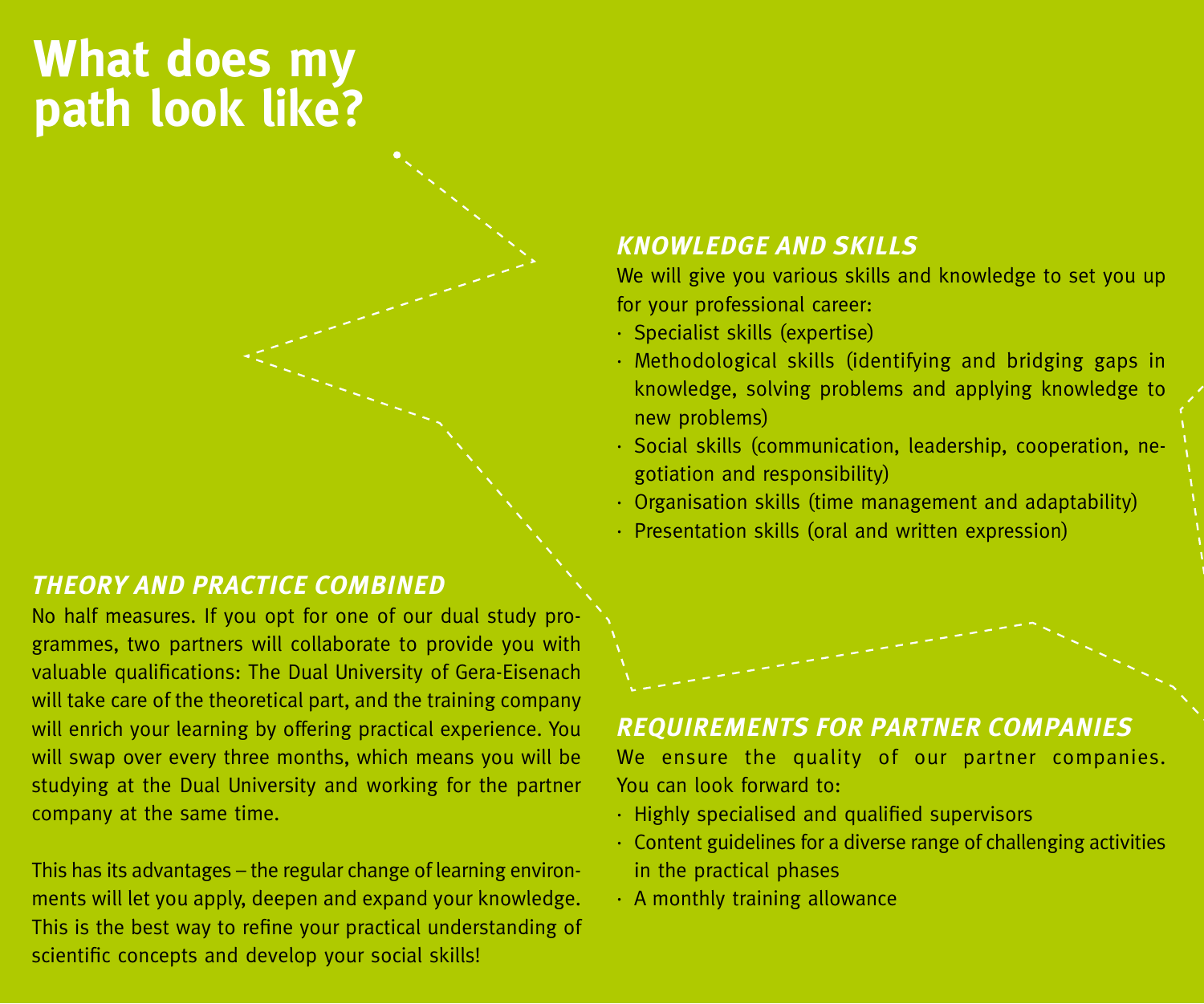### **Why study at the DHGE?**

*Financial independence through monthly allowance*

*Academic studies with a clear practical focus*

*Very high chances of being taken on by the training company after graduation*

*Exercises, seminar-based lectures and lab practicals in small groups*

*Personal support from professors and teachers from the field*

*Short study period: 3 years*

#### *AT A GLANCE*

- · Start of term: 1 October
- · Degree: Bachelor of Arts, Bachelor of Engineering, Bachelor of Science (depending on study programme)
- · ECTS points: 180
- · Duration of studies: 3 years (6 semesters) with alternating theoretical and practical stages every three months